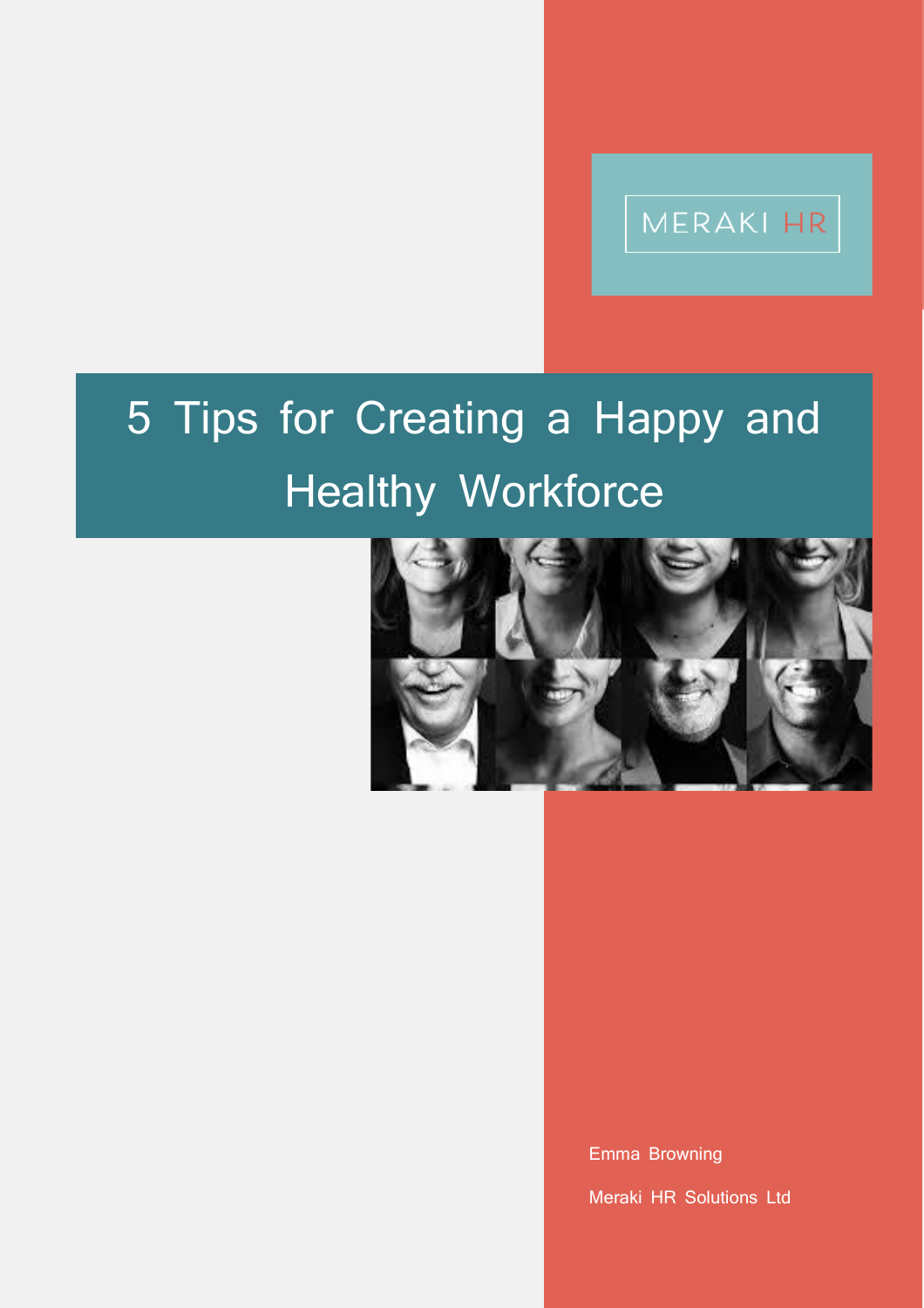### **5 Tips for Creating a Happy & Healthy Workforce**

#### **Introduction**

As an employer, you have a responsibility to ensure that your staff are healthy, happy, and productive, and this is even more important now than it's ever been!

Not only are there many business benefits to adopting this approach – there's a moral obligation to do so, and the companies that can cement best practices into their everyday working environment, whether that's while their teams work remotely or during these challenging times, they will undoubtedly reap the benefits when its business as usual!

Need a little further incentive? Focusing on health and wellbeing could lead to:

- Boosted productivity, and in turn, profits
- Increased motivation and morale amongst your employees
- Higher retention rates
- More successful recruitment practices, due to an improved employer brand

It's estimated that around 30 million working days are lost each year thanks to illness and injury, and this can cost businesses £495 per employee per year. But it's not just the £ cost of people being absent, there are many other knock on effects of people being absent that have the biggest impacts, such as the impact on team morale, company culture, the service you are able to provide to your customers with a smaller team, the quality of work produced by staff who are covering other teams members work is likely to be reduced. The list goes on...................................

It's a strain that many small businesses simply cannot handle. The statistics available all indicate a growing problem for employers, and the key message here is that it's not something that you can afford to ignore for any longer. You need to do your bit, in line with societal trends, government initiatives, and even schemes from the NHS.

But what can you do, in the most practical of terms? Paying lip service to health and wellbeing isn't enough – you need to translate your intentions into solid workplace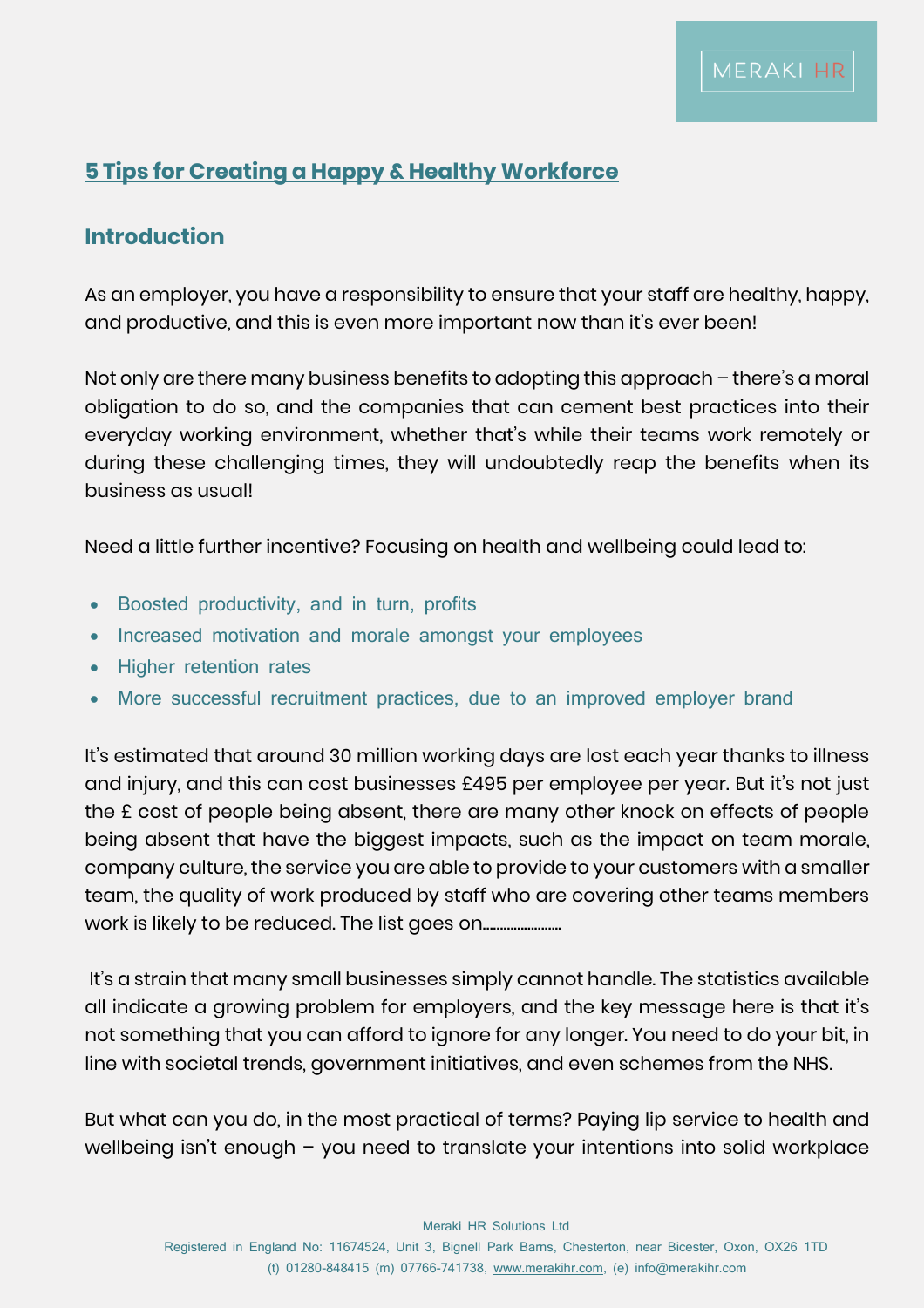practices that bring about positive change and strengthen your position as an exemplary employer.

In this guide, we discuss five tips for making wellness work for your business.

#### **1. Promote physical activity**

These days, many of us could benefit from moving a little more. If most of your staff are office-based, inactivity could be a real problem that leads to mid-afternoon slumps and muscular-skeletal problems.

So, what can you do to get people moving again? The options are endless with this one. Encourage workers to cycle into the office. Organise an activity to be held during break times. Remind people of the benefits of using the stairs instead of the lift. Team up with local gyms and health and fitness clubs to offer discounted memberships for your staff. Get creative, and don't be scared to try new things.

Standing desks are also extremely popular at the moment, and many forwardthinking businesses have started to introduce them into the workplace. AOL, Facebook, Google, and Twitter are just a few of the companies that have jumped on the bandwagon, with some citing workplace wellness as a key motivator. These are businesses that are known for being innovative with their people practices, so you could certainly learn a thing or two from the way they do things. Allegedly, Winston Churchill even had a standing desk way before his time!

Be careful though if you decide to start bringing in standing desks for those who have requested them. It could lead to employees who opted out of the perk to suffer from 'standing desk envy' – a term coined by Wall Street Journal.

#### **2. Put healthy eating back on the menu**

Exercise and activity won't make too much difference if healthy eating problems are at play. Staff need the right fuel to get them through the day, but all too often, there's a tendency to fall into bad habits and start reaching for the biscuit tin.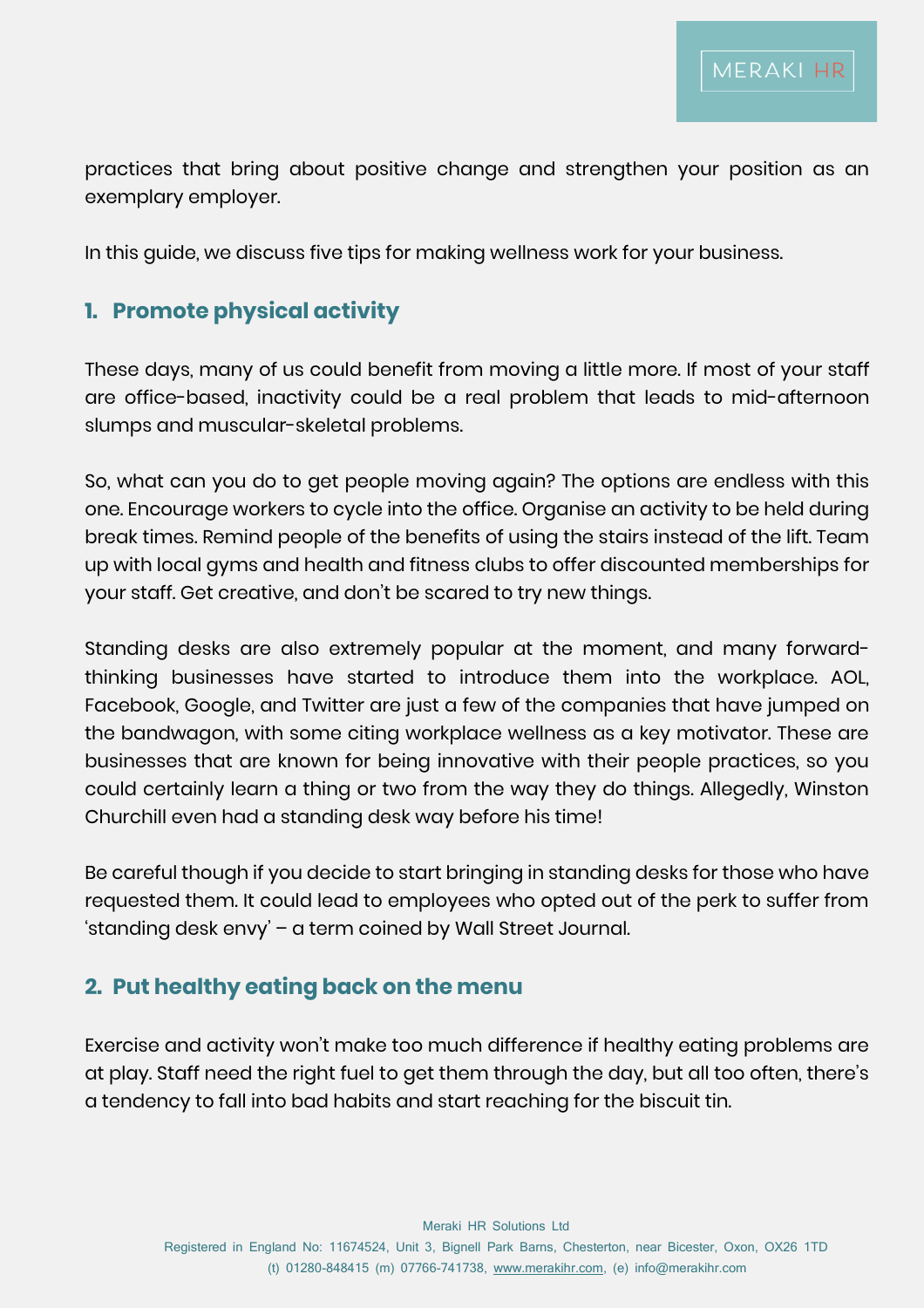So what can you do to help? Make sure that healthy options are offered in the canteen, and identify these healthier choices on the menu. Consider offering free fruit at break times. Survey your vending machines and make sure that they aren't just crammed full of chocolate and crisps.

Small tweaks can often make a huge difference, so start by tackling the issues that you know you can deal with right away.

#### **3. Consider mental health issues**

Mental health is still often a taboo subject, but this desperately needs to change. CIPD suggested that the culture of silence around mental health in the workplace is costing the UK economy £70 billion each year.

Stress is a key mental health issue that's worth mentioning here. Have you fully assessed the impact that your existing working practices are having on your employees, and have you considered where improvements could be made? Flexible working hours, for example, could really help you to give staff an element of freedom and choice, which often leads to reduced stress levels and happier employees.

Take mental health seriously, and work to reduce the stigma. Ensure your line managers are fully equipped to handle sensitive matters, and have systems in place so you can deal with confidential information in line with the correct protocols.

#### **4. Tackle existing negative behaviours**

Smoking, alcohol, and substance misuse can sometimes cause problems in the workplace. Here, it's really important to be proactive rather than reactive.

If you have a designated smoking area, ensure that it's screened to minimise the impact of passive smoking. Ensure that everyone is aware of their rights and responsibilities when it comes to smoking, so they know things like when they can take smoking breaks.

Have policies in place that include a code of conduct addressing drinking and taking drugs at work or being under the influence of such substances. When appropriate,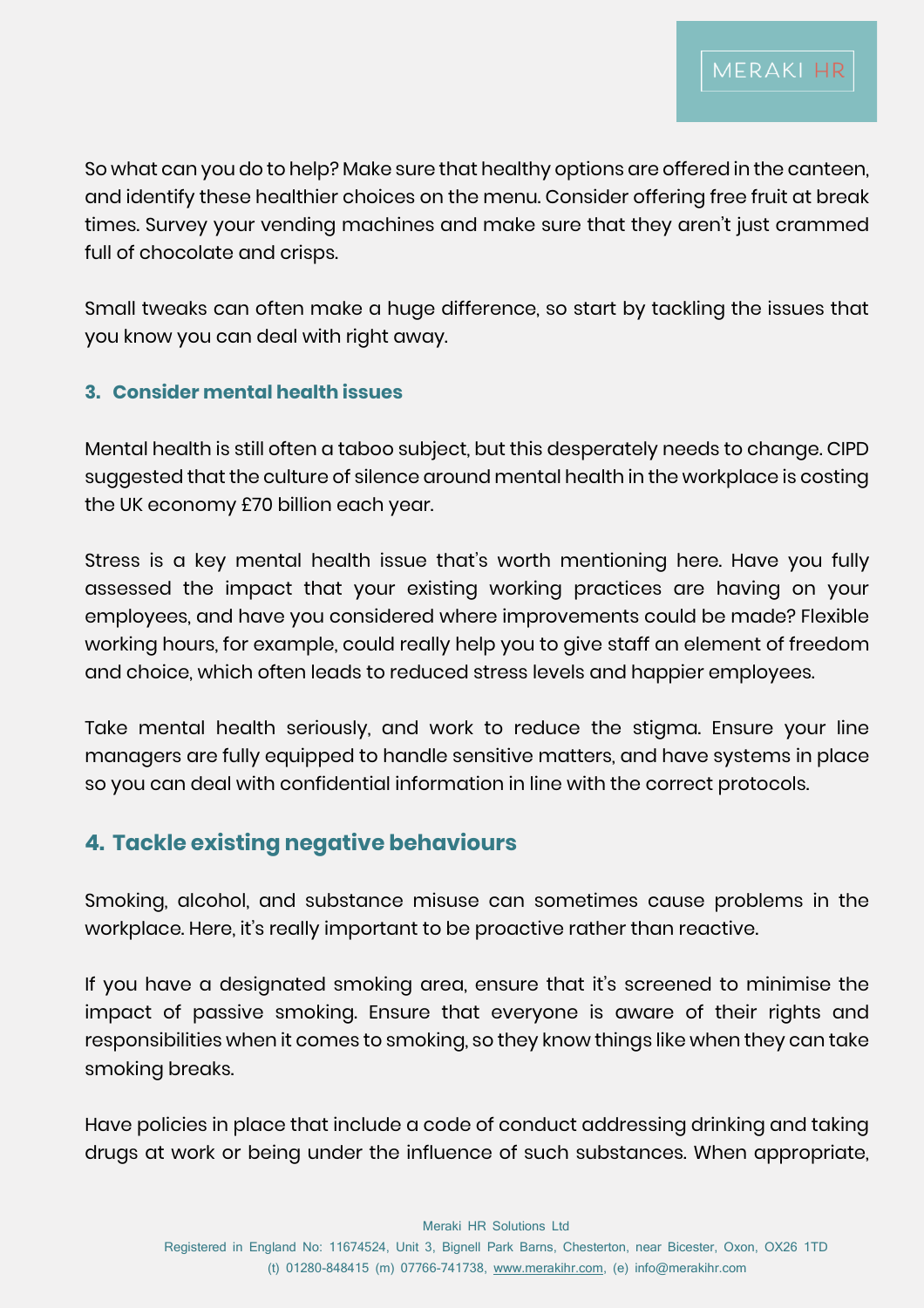seek help from experts in the field. It's a sensitive issue to deal with, and you need to make sure that you handle everything correctly.

## **5. Effectively communicate your initiatives**

You could have all the best initiatives in the world, but if your staff don't know about them, they aren't going to make any difference whatsoever. Consider the usual channels of communication that are used in your workplace and think about how you can ensure everyone is fully informed about the changes that are being proposed.

You might arrange for messages to be shared via email or your intranet system, for example, or you could take steps to have health and wellness be discussed at team meetings.

Of course, communication will be most effective if it's included from the very offset. Think about how you can involve members of staff in focus groups where they can share their thoughts, opinions, and ideas on the health and wellness initiatives that you have in mind. They'll often be able to provide you with a wealth of information about the practical issues that you hadn't even stopped to consider.

Get feedback as time goes by and be sure to act upon it. You might hit the mark first time, but you can only improve if you're committed to working in collaboration with your employees.

#### **Summary**

Some of these initiatives may seem remarkably simple, and the truth is that they are. Making a commitment to promoting health and wellbeing doesn't have to be difficult, but the key is often in the implementation.

Make it your mission to pinpoint the activities that you feel could work within your business, and then bring them into fruition. You might not be able to do it overnight, but the benefits will definitely be worth it.